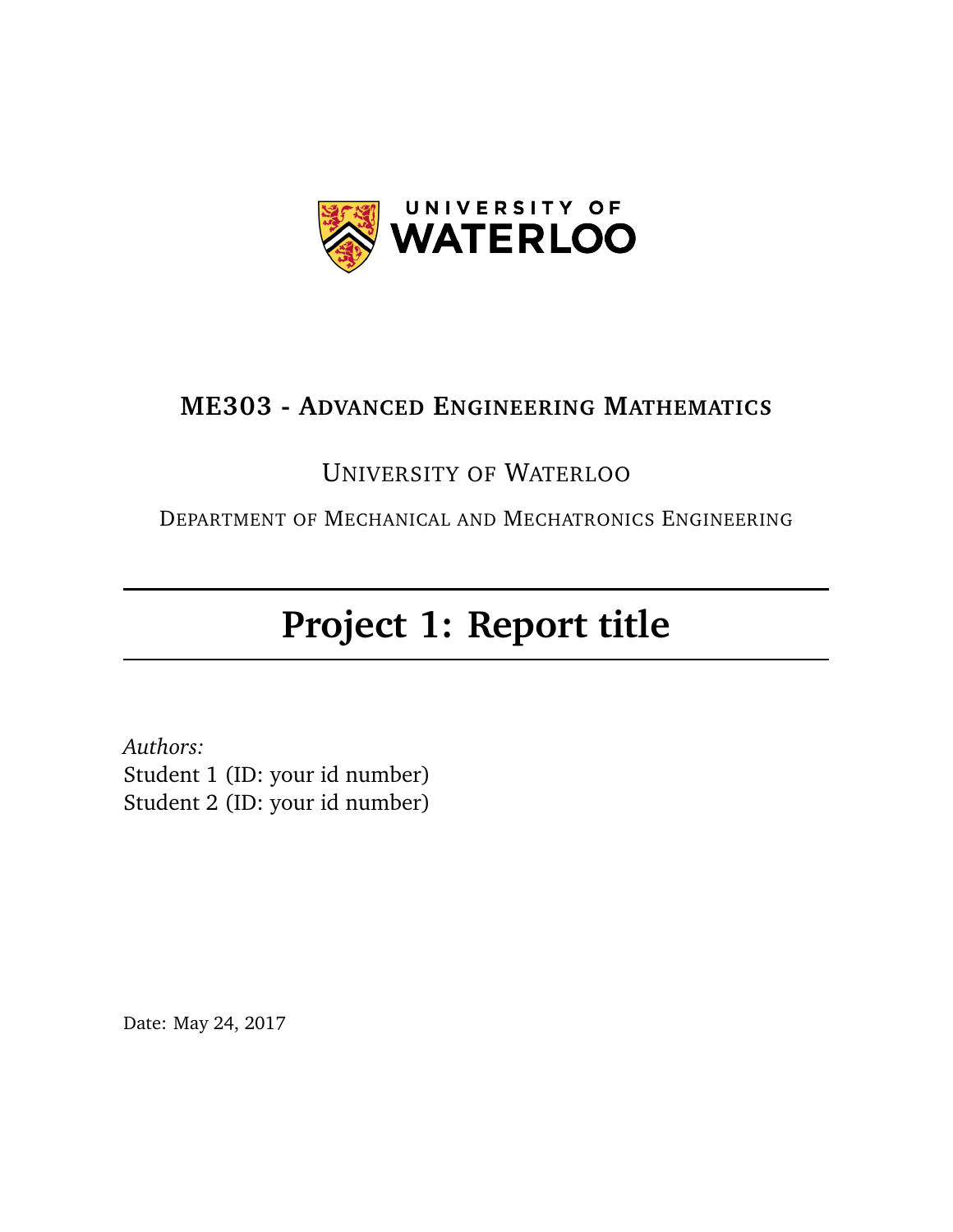## **Note:**

**This document is intended to provide a sample structure for the reports in ME303 at the University of Waterloo.**

# **1 Summary of the problem**

**Describe the physical problem under investigation and the briefly summarize the governing equations. Example:**

To tie-in the concepts seen in ME303, we will turn our attention to the fascinating physical phenomenon of sonoluminescence. This occurs when a single bubble, usually of micrometer in size, within a liquid emits a short burst of light when imploding under an externally excited acoustic source. As the energy is concentrated into a point source, local temperatures in the collapsing bubble can reach up to 10,000 K for up to 50 pico seconds and visible light is emitted.

<span id="page-1-1"></span>The origin of the light emission is an unsolved physical problem and obviously outside the scope of ME303. For project 1, we will be studying the governing equations behind the bubble oscillation leading up to a the light burst.



**Figure 1:** A goose.

The radius of a bubble under a varying pressure field is defined by the Rayleigh-Plesset equation. This equation is derived using standard conservation law under a number of simplifying assumptions:

<span id="page-1-0"></span>
$$
\rho_l\left(R\ddot{R}+\frac{3}{2}\dot{R}^2\right)=p_{gas}-P(t)-P_0+\frac{R}{c}\frac{dp_{gas}}{dt}-4\mu\frac{\dot{R}}{R}-\frac{2\sigma}{R}
$$
(1)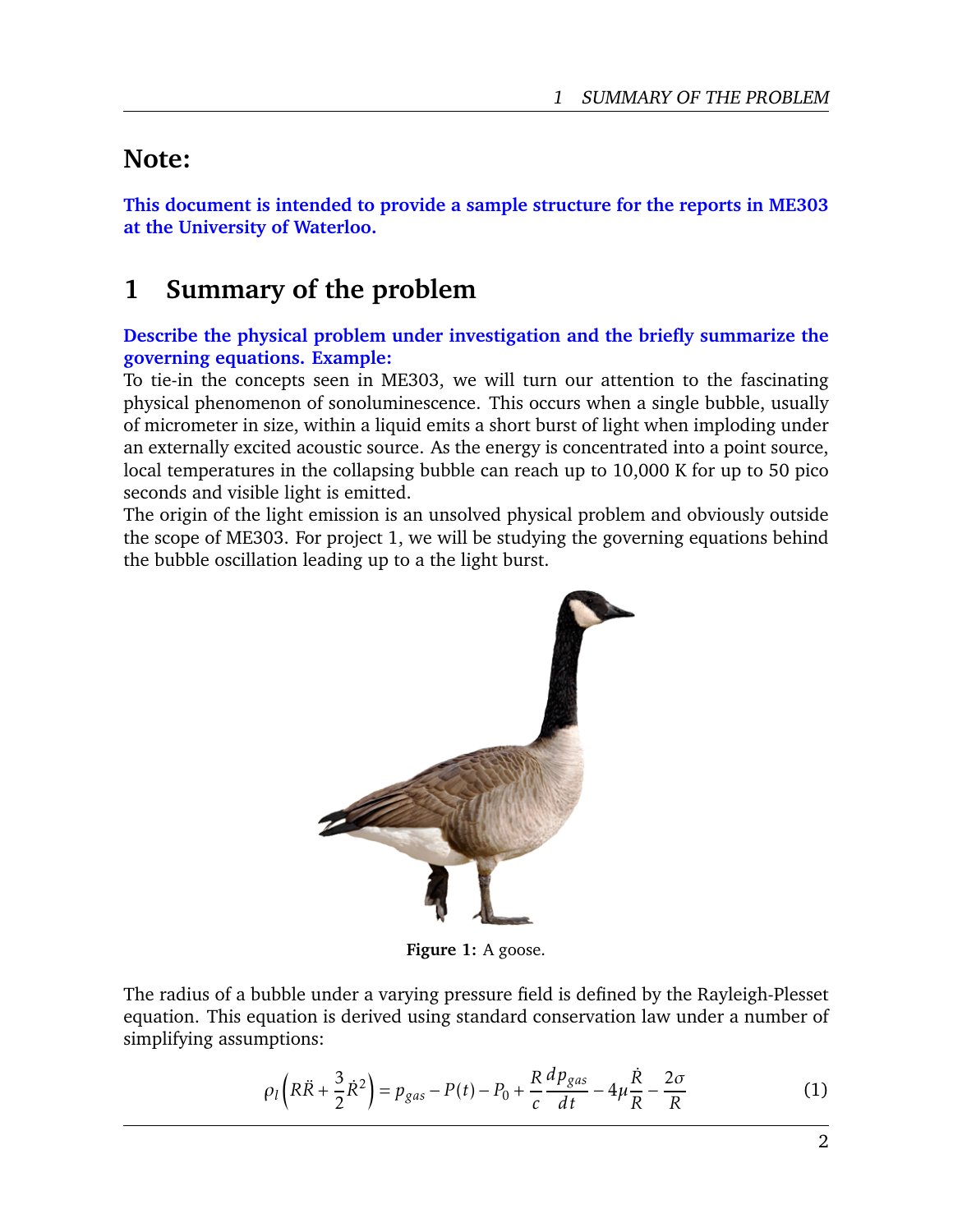In the above equation  $R(t)$  [m] represents the bubble radius. The other terms are:  $\rho_l$  $[kg \cdot m^3]$  the density of the liquid,  $p_{gas}$  [Pa] the pressure of the gas inside the bubble, *P*(*t*) [Pa] the imposed oscillatory pressure field,  $P_0$  [Pa] the baseline pressure, *c* [*m/s*] speed of sound in the liquid,  $\mu$  [*Pa* · *s*] molecular viscosity of the liquid and  $\sigma$  [kg ·  $s^{-2}$ ] the surface tension at the bubble-water interface.

For more contextual information on the bubble dynamic phenomena, please see the following sources:  $[1]$ ,  $[2]$ , and  $[3]$ .

# **2 Questions**

**This section answers the individual questions of the project description. For each question, provide an answer and short analysis.**

#### **Question 1: Forced bubble oscillation**

**(a)**

**References to equations can be written out in latex** [\(1\)](#page-1-0)**. Similarly, figures [1](#page-1-1) and sections [2.1](#page-2-0) may also be referenced.**

**(b)**

**Citations require the mybib.tex file to be extended with the desired references. Students can use JabRef (**<http://www.jabref.org>**) to construct the mybib.bib file. Students are invited to link their Mendelay, CiteULike and Zotero account directly to Overleaf.**

#### <span id="page-2-0"></span>**2.1 Question 2: Bubble evolution**

## **Students' contributions**

Mr. Goose and Mrs. Goose worked together to understand the problem and write the numerical codes. The summary of the problem and Q2 were written up by Mr. Goose, Q1 and Q3 were completed by Mrs. Goose. Both students corrected the final report.